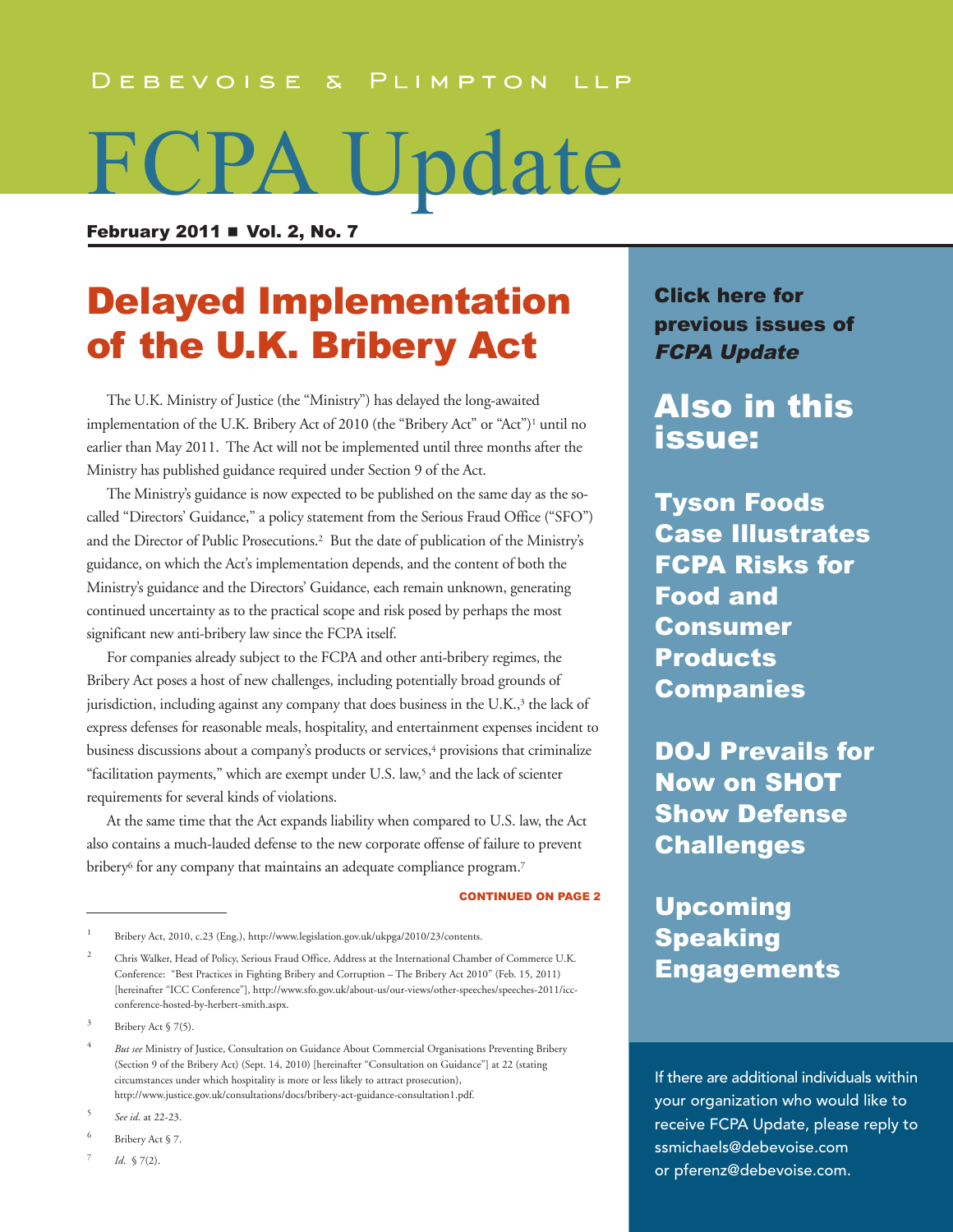#### U.K. Bribery Act ■ Continued from page 1

 The jurisdictional reach of the Act cannot be underestimated. The Section 7 corporate offense extends to any foreign corporation or partnership which "carries on business or part of a business" in the U.K. Recent statements by officials from the SFO have confirmed that the SFO will avail itself of this broad jurisdiction to pursue foreign corporations for overseas bribery in circumstances where an ethical U.K. company has been harmed. 8

 The Act was originally expected to come into force on April 1, 2011, and the stated ground for delayed implementation was the Ministry's need for more time to complete its keenly awaited guidance. There are also signs that the guidance will cover more topics, and in greater detail, than was originally expected.

 Under Section 9 of the Bribery Act, the Ministry was required to publish guidance about "adequate procedures" that commercial organizations can put in place to prevent "associated persons" from committing bribery on their behalf. The implementation of such adequate procedures constitutes a defense to the new corporate offense of failing to prevent bribery, under Section 7 of the Act.

 In September 2010, the Ministry published a consultation paper seeking public views on the guidance, <sup>9</sup> with the expectation that the guidance would be published early in 2011, thus allowing adequate time prior to the intended implementation of the Act in April. The period for comment on the guidance closed in November 2010. On January 31, 2011, the Ministry announced that the publication of the guidance would be delayed and that the Act would not enter into force until three months after the guidance is published, meaning that the April deadline will be missed. 10

There appear to be two principal reasons for the delay.

 First, the response to the consultation paper was unprecedented. According to an official at the Department of Business, Innovation and Skills, every major business association responded, as did an unexpected number of small firms, many of which raised interesting questions. <sup>11</sup> The Ministry intends that the guidance will take account of all these responses. 12

 Second, the Act has come under increasingly heavy criticism from the press and business groups in the first months of 2011. <sup>13</sup> The head of the Confederation of British Industry, for example, stated that the Act was "not fit for purpose."14

#### CONTINUED ON PAgE 3

- 10 *See* Nicholas Cecil, "Ken Clarke Delays Bribery Act After Protests from Business Chiefs," *Evening Standard* (Jan. 31, 2011), [http://www.thisislondon.co.uk/standard/article-23918950-ken-clarke-delays-bribery-act-after-protests](http://www.thisislondon.co.uk/standard/article-23918950-ken-clarke-delays-bribery-act-after-protests-from-business-chiefs.do)from[-business-chiefs.do.](http://www.thisislondon.co.uk/standard/article-23918950-ken-clarke-delays-bribery-act-after-protests-from-business-chiefs.do)
- <sup>11</sup> Nick van Benschoten, Head of Anti-Corruption Unit, Department of Business, Innovation and Skills, Address at ICC Conference.
- <sup>12</sup> Roderick Macauley, Bribery Act Manager, Ministry of Justice, Address at ICC Conference.
- 13 *See, e.g.*, Cecil, note 10, *supra*.
- 14 David Leigh, "British Firms Face Bribery Blacklist, Warns Corruption Watchdog," The Guardian (Jan. 31, 2011), [http://www.guardian.co.uk/business/2011/jan/31/british-firms-face-bribery-blacklist.](http://www.guardian.co.uk/business/2011/jan/31/british-firms-face-bribery-blacklist)

#### FCPA Update

#### *FCPA Update* is a publication of

#### Debevoise & Plimpton LLP

919 Third Avenue New York, New York 10022 +1 212 909 6000 [www.debevoise.com](http://www.debevoise.com)

Washington, D.C. +1 202 383 8000

London +44 20 7786 9000 Moscow +7 495 956 3858

Hong Kong +852 2160 9800

Paris +33 1 40 73 12 12

Shanghai +86 21 5047 1800

Frankfurt +49 69 2097 5000

Paul R. Berger Co-Editor-in-Chief +1 202 383 8090 [prberger@debevoise.com](mailto:prberger@debevoise.com)

Bruce E. Yannett Co-Editor-in-Chief +1 212 909 6495 [beyannett@debevoise.com](mailto:beyannett@debevoise.com)

Steven S. Michaels Managing Editor +1 212 909 7265 [ssmichaels@debevoise.com](mailto:ssmichaels@debevoise.com)

Erin W. Sheehy Deputy Managing Editor +1 202 383 8035 [ewsheehy@debevoise.com](mailto:ewsheehy@debevoise.com)

Sean Hecker Associate Editor +1 212 909 6052 [shecker@debevoise.com](mailto:shecker@debevoise.com)

Erik C. Bierbauer Deputy Managing Editor +1 212 909 6793 [ecbierbauer@debevoise.com](mailto:ecbierbauer@debevoise.com)

David M. Fuhr Deputy Managing Editor +1 202 383 8153 [dmfuhr@debevoise.com](mailto:dmfuhr@debevoise.com)

Elizabeth A. Kostrzewa Assistant Editor +1 212 909 6853

[eakostrzewa@debevoise.com](mailto:eakostrzewa@debevoise.com) Amanda M. Ulrich Assistant Editor +1 212 909 6950 [amulrich@debevoise.com](mailto:amulrich@debevoise.com)

Noelle Duarte Grohmann Assistant Editor +1 212 909 6551

[ndgrohmann@debevoise.com](mailto:ndgrohmann@debevoise.com)

Please address inquiries regarding topics covered in this publication to the editors.

All content © 2011 Debevoise & Plimpton LLP. All rights reserved. The articles appearing in this publication provide summary information only and are not intended as legal advice. Readers should seek specific legal advice before taking any action with respect to the matters discussed herein. Any discussion of U.S. Federal tax law contained in these articles was not intended or written to be used, and it cannot be used by any taxpayer, for the purpose of avoiding penalties that may be imposed on the taxpayer under U.S. Federal tax law. Please note: The URLs in *FCPA Update* are provided with hyperlinks so as to enable readers to gain easy access to cited materials.

<sup>8</sup> *See e.g.*, Walker, note 2, *supra* (stating that the SFO might seek to prosecute a foreign company that, for example, makes a facilitating payment in order to get telephones installed the next week, while a British company that refuses to make the payment has to wait four months for telephone service).

<sup>9</sup> *See* Consultation on Guidance, note 4, *supra*.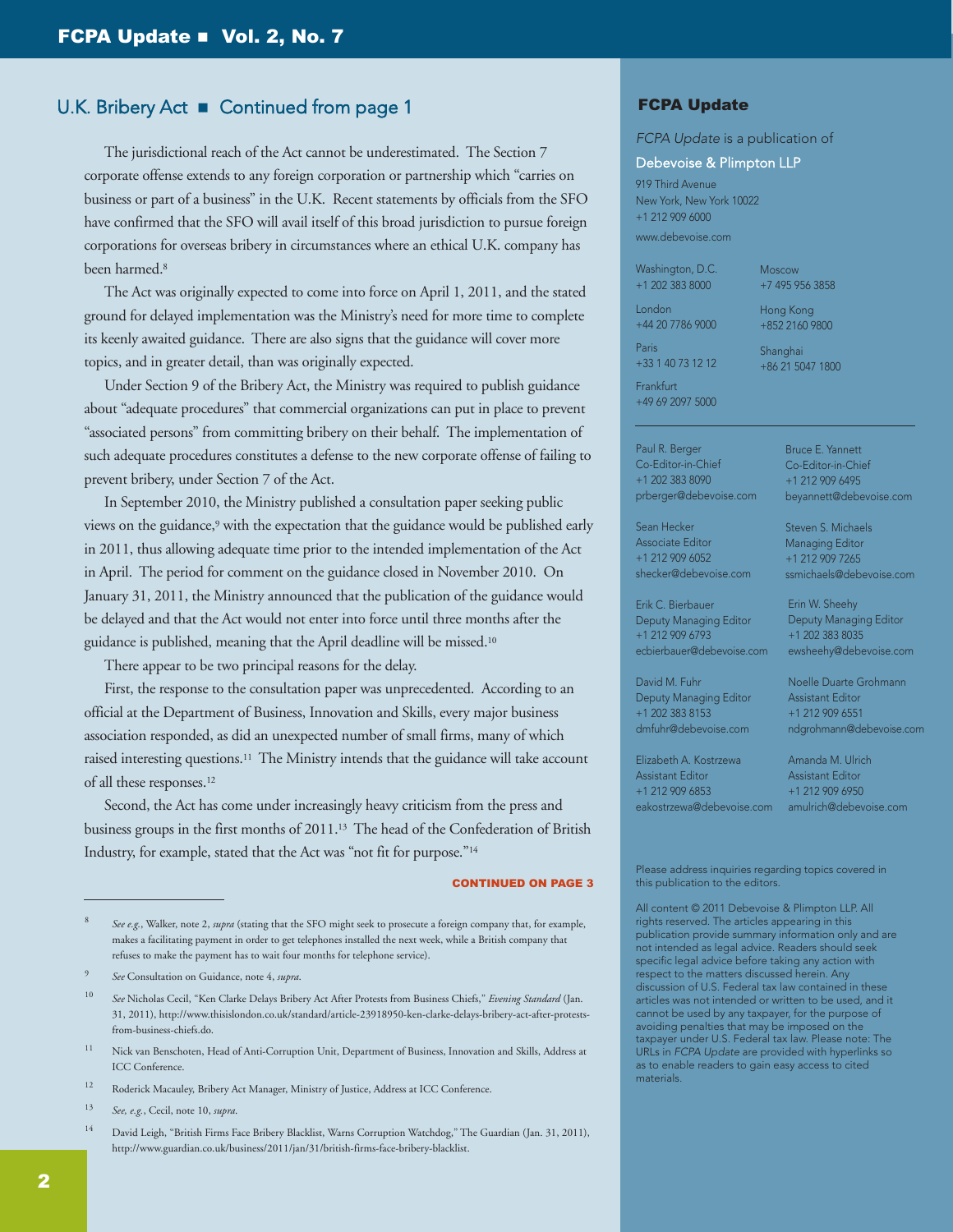## Delayed Implementation of the U.K. Bribery Act ■ Continued from page 2

 Businesses have expressed particular concerns relating to facilitation payments and hospitality. <sup>15</sup> Facilitation payments are already illegal under existing U.K. law<sup>16</sup> and the local law of virtually all jurisdictions worldwide, despite their exemption under the FCPA, but the need for clear guidance concerning the prospective treatment of both facilitation payments and corporate hospitality is well-founded.

 Section 6 of the Bribery Act criminalizes the provision of any advantage to a foreign public official with the intention to influence him and to obtain or retain business or a business advantage. <sup>17</sup> On its face, this section could be interpreted to criminalize the provision of almost any hospitality to a foreign public official. There have been statements from the Ministry and the SFO aimed at assuring the business community that this section will catch only serious wrongdoing. Recently, Kenneth Clarke, the Minister for Justice, told the House of Commons: "Ordinary hospitality to meet and network with customers and to improve relationships is an ordinary part of business and should never be a criminal offence. I hope to put out very clear guidance for businesses of all sizes to make that clear...."18

 In consequence, the guidance is now expected to cover more topics than merely "adequate procedures." It is also expected to address, in some detail:

- facilitation payments;
- $\bullet$  hospitality and promotional expenditure in aid of sales;
- jurisdiction; and
- specific areas of concern for small firms.

 Although there has been no confirmation from government officials, the guidance may also provide:

- <sup>l</sup> a more precise definition of "associated persons," particularly as regards supply chains and joint ventures;
- further information as to what does and does not constitute "influence;" and
- a broader definition of the circumstances under which a company or individual can plead excusable duress when faced with a demand for payment.

 The "Directors' Guidance," in turn, is expected to illustrate, for each offense under the Act, what needs to be proved for a conviction (*i.e.*, the elements of each offense), along with the public interest considerations prosecutors are required to take into account when deciding whether to bring a prosecution. <sup>19</sup> It is expected to deal specifically with, *inter alia*, facilitation payments and hospitality. <sup>20</sup> As such, it should provide further clarity on the implementation of the Act.

One other item of guidance is expected.

Under E.U. procurement law, companies can be debarred permanently from bidding for public contracts if they are found guilty of corruption. The Ministry has indicated that conviction for failing to prevent bribery under Section 7 of the Act is not an offense of corruption. <sup>21</sup> The Ministry is expected to promulgate a formal opinion in this regard. 22

 It is still unknown when the guidance will be published; thus far, officials have said only that the guidance will be published "soon."23 Companies seeking in the short term to frame compliance programs to meet the requirements of both the FCPA and the U.K. Act are well advised to consult with inhouse or outside counsel to calibrate expenditures, policy roll-outs, and revisions to company guidance in a way that maximizes compliance and coordination with a changing legal landscape at a time of tight budgets and limited resources.  $\blacksquare$ 

#### **Karolos Seeger Matthew Getz**

*Karolos Seeger is a partner and Matthew Getz is an associate in the firm's London office. They are members of the Litigation Department and International Corporate Investigations and Defense Group. The authors may be reached at [kseeger@debevoise.com](mailto:kseeger@debevoise.com) and [mgetz@debevoise.com.](mailto:mgetz@debevoise.com) Full contact details for each author are available at [www.debevoise.com.](http://www.debevoise.com)*

20 *Id.*

<sup>15</sup> *See* Martin Bentham, "Bribery Act Lawsuits 'Could Ruin Bosses,'" *Evening Standard* (Feb. 21, 2011), [http://www.thisislondon.co.uk/standard/article-23925017-bribery-act-lawsuits](http://www.thisislondon.co.uk/standard/article-23925017-bribery-act-lawsuits-could-ruin-bosses.do)could[-ruin-bosses.do;](http://www.thisislondon.co.uk/standard/article-23925017-bribery-act-lawsuits-could-ruin-bosses.do) Andrew Berkeley, Legal Advisor, ICC U.K., Address at ICC Conference.

<sup>16</sup> *See, e.g.*, Letter from Chandrashekhar Krishnan, Executive Director, Transparency International U.K., to Geordie Greig, Editor, Evening Standard (Jan. 11, 2011), [http://www.transparency.org.uk/publications/132-letter-to-evening-standard-on-bribery-act-11-jan-2011-/.](http://www.transparency.org.uk/publications/132-letter-to-evening-standard-on-bribery-act-11-jan-2011-/)

[<sup>17</sup>](http://www.transparency.org.uk/publications/132-letter-to-evening-standard-on-bribery-act-11-jan-2011-/.17) Bribery Act § 6.

<sup>18</sup> Feb. 15, 2011, Parl. Deb., H.C. (2011) 793, [http://www.publications.parliament.uk/pa/cm201011/cmhansrd/cm110215/debtext/110215-0001.htm#11021556000006.](http://www.publications.parliament.uk/pa/cm201011/cmhansrd/cm110215/debtext/110215-0001.htm#11021556000006)

<sup>19</sup> Walker, note 2, *supra*.

<sup>&</sup>lt;sup>21</sup> See ICC U.K., ICC United Kingdom Response to the Consultation on Guidance About Commercial Organisations Preventing Bribery (Section 9 of the Bribery Act 2010), at 1 3 ("In a presentation in Paris to the OECD Working Group on Bribery, an MOJ official was at pains to state the view that Section 7 did not cover an offence of bribery").

<sup>22</sup> Walker, note 2, *supra*.

<sup>23</sup> *See, e.g.*, Macauley, note 12, *supra*.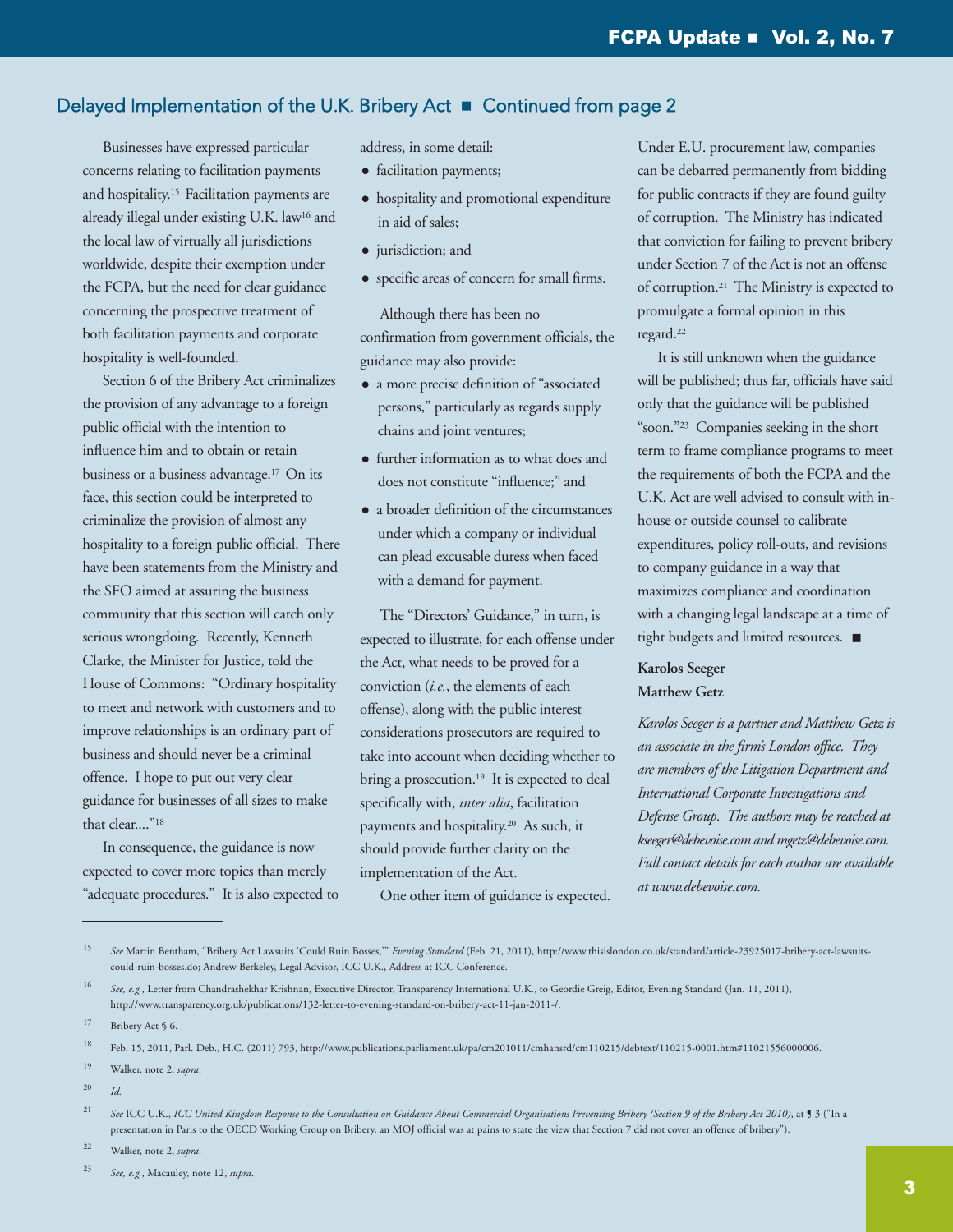# <span id="page-3-0"></span>Tyson Foods Case Illustrates FCPA Risks for Food and Consumer Products Companies

 On February 10, 2011, Tyson Foods, Inc., the world's largest meat protein company and the second-largest food production company in the Fortune 500, settled criminal and civil investigations by the U.S. Department of Justice ("DOJ") and U.S. Securities and Exchange Commission ("SEC") arising out of alleged corrupt payments by its Mexican subsidiary, Tyson de Mexico ("TDM"), to so-called "official" veterinary inspectors in Mexico. <sup>1</sup> The DOJ's settlement related to an alleged \$90,000 in corrupt payments to two such inspectors and the SEC's settlement alleged more than \$100,000 in largely overlapping payments. Settlement payments to the United States included a \$4 million criminal penalty and \$1.2 million in disgorgement and pre-judgment interest.

 Tyson Foods, Inc., also entered into a two-year Deferred Prosecution Agreement ("DPA") with DOJ, requiring ongoing cooperation with DOJ investigations of FCPA matters at the company, specified improvements in its FCPA compliance program, and self reporting. <sup>2</sup> The company consented to a permanent injunction against further violations. 3

Given that Tyson, by the government's

own estimate, reaped no more than \$1.2 million in business from the alleged improper payments, the well over 5,000 percent negative rate of return on the alleged corrupt payments of just over \$100,000 (not counting the cost of its internal investigation, damage to reputation, or other collateral consequences) illustrates just how quickly seemingly small individual payments can generate significant FCPA liabilities. The payments involved were spread over 2.5 calendar years<sup>4</sup> — an average of only \$40,000 per year.

 As the government acknowledged, the case also involved a situation that emerged over time, in which payments that once were nominally lawful under Mexican law became improper under local law when the veterinarians changed their status to "official" inspectors. <sup>5</sup> Prior to 2004, the two veterinarians at the heart of the controversy were not "official" inspectors but were "approved" inspectors, who under Mexican law could receive part of their compensation from the entities whose facilities they inspected. Although the circumstances in which payments were made to the "approved" inspectors were suspicious and raised red flags in that they

"[T]he well over 5,000 percent negative rate of return on the alleged corrupt payments... illustrates just how quickly seemingly small individual payments can generate significant FCPA liabilities."

were routed by TDM through the inspectors' wives, who were put on the TDM payroll without any apparent duties, the DOJ and SEC did not seem to emphasize those underlying facts. 6

 Rather, the principal allegations in both the DOJ and SEC settlement documents focus on TDM's failure to heed local law requirements and the fact that payments continued for two and a half years after the new status of the veterinarians was communicated to

CONTINUED ON PAgE 5

6 *See id*.

<sup>1</sup> *See* DOJ Press Rel., Tyson Foods Inc. Agrees to Pay \$4 Million Criminal Penalty to Resolve Foreign Bribery Allegations (Feb. 10, 2011), [http://www.justice.gov/opa/pr/2011/February/11-crm-171.html;](http://www.justice.gov/opa/pr/2011/February/11-crm-171.html) SEC Press Rel. No. 2011-42, SEC Charges Tyson Foods with FCPA Violations (Feb. 10, 2011), [http://www.sec.gov/news/press/2011/2011-42.htm;](http://www.sec.gov/news/press/2011/2011-42.htm) SEC Litig. Rel. No. 21851, SEC Charges Tyson Foods With FCPA Violations; Tyson Foods to Pay Disgorgement Plus Pre-Judgment Interest of More than \$1.2 Million; Tyson Foods to Pay Criminal Penalty of \$4 Million (Feb. 10, 2011), [http://www.sec.gov/litigation/litreleases/2011/lr21851.htm.](http://www.sec.gov/litigation/litreleases/2011/lr21851.htm)

<sup>2</sup> Deferred Prosecution Agreement at 3, 5, 7-10, *In re Tyson Foods, Inc.*, (Feb. 4, 2011) [hereinafter "DPA"], [http://www.scribd.com/doc/48614639/Tyson-Foods-Deferred-Prosecution-](http://www.scribd.com/doc/48614639/Tyson-Foods-Deferred-Prosecution-Agreement)[Agreement.](http://www.scribd.com/doc/48614639/Tyson-Foods-Deferred-Prosecution-Agreement)

<sup>3</sup> *See* SEC Litig. Rel. No. 21851, note 1, *supra*.

<sup>4</sup> *See id.*

<sup>5</sup> *See* DPA at 13, 15, note 2, *supra*.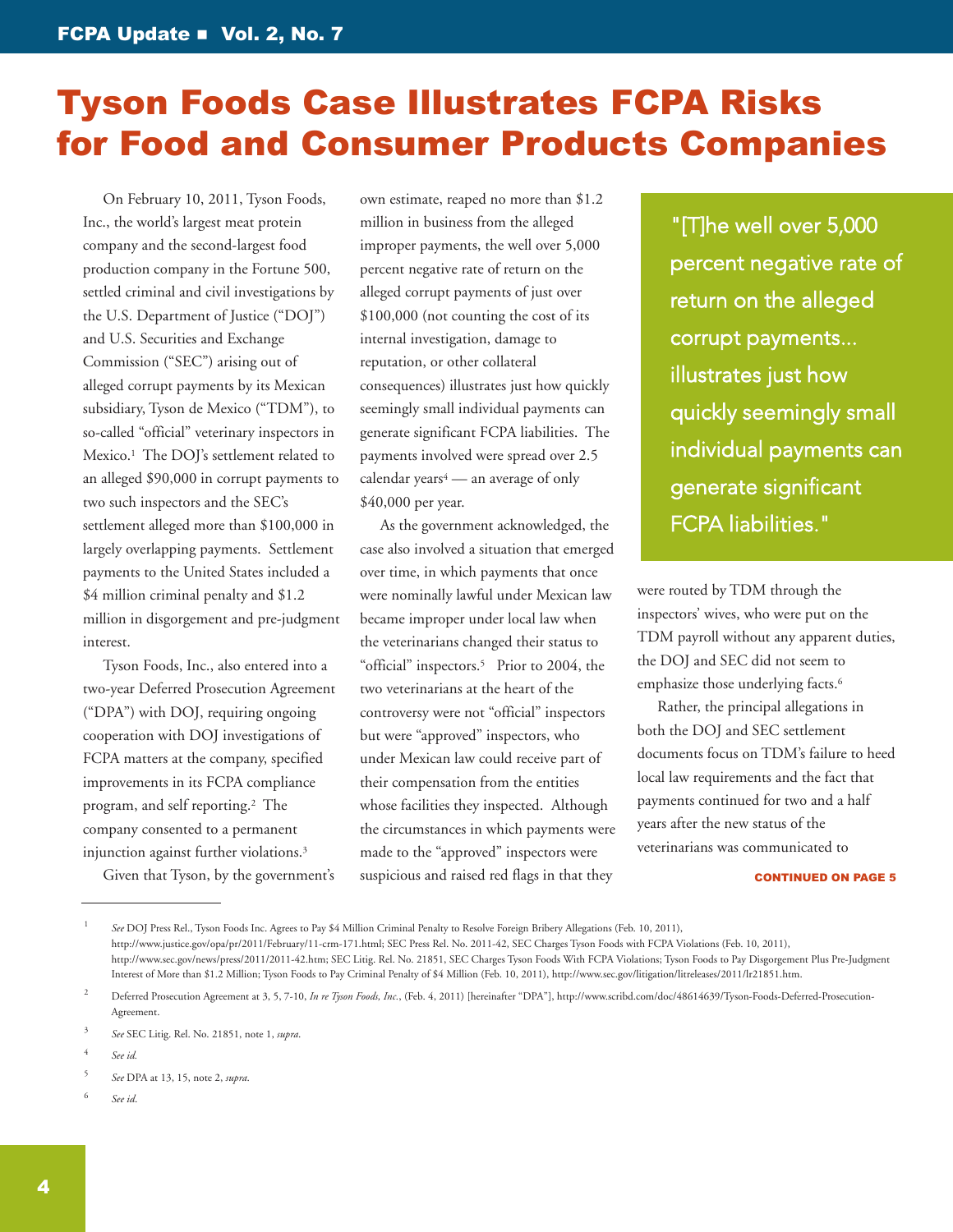# Tyson Foods Case Illustrates FCPA Risks **n** Continued from page 4

corporate headquarters in the United States. A key allegation related to a decision purportedly made in July 2004 by several U.S. citizens who were appointed as managers of the Mexican subsidiary. At a meeting in Mexico, these individuals, who were then subject to the FCPA by reason of their U.S. citizenship, decided to engage in a program of "replacing the payroll payments [previously made to the wives of the veterinarians] with invoice payments [made to the veterinarians ostensibly for other lawful services]."7 The affirmative decision to change the payment mechanism, while continuing to make the payments, presumably made it difficult to defend the case on the ground that it involved mere negligence. Moreover, in various meetings in the relevant period, personnel at the subsidiary appeared to have communicated concerns and red flags about the payments to the veterinarians, and internal audit at the parent company noted irregularities to management at Tyson headquarters, yet nothing was done by headquarters personnel to end the improper practices. 8

 To the contrary, the uncontested statement of facts in the DPA indicated that parent company personnel were aware that payments were being made that were invalid under Mexican law and for the purpose of "keep[ing] the TIF veterinarians from making problems at the plant."9

 Highlighting the potential risk to the food products company from the disclosures made in the settlement announcements, almost immediately after the settlements were made public at least one blogger raised questions about whether Tyson's products sold to customers in the United States were unsafe. <sup>10</sup> Tyson anticipated this risk and preemptively countered with its own press release, stressing that "[n]one of the products exported from Tyson de Mexico during the time period involved were shipped to the U.S., nor where there any issues with the safety of the products."11

 Indeed, for all that Tyson suffered by reason of alleged corrupt payments totaling a tiny fraction of its combined global revenues of more than \$75 billion in the three calendar years in question (2004-06), the damage to Tyson could have been worse. In its settlements with U.S. authorities, Tyson avoided imposition of an independent corporate monitor or an independent compliance consultant with unappealable authority to impose compliance reforms. Tyson also paid a criminal penalty of less than 40 percent of the high-end of the calculated Sentencing Guidelines range (\$10,080,000) set forth in its DPA. 12

 In the DPA, the DOJ identified a dozen factors that justified the disposition, including that Tyson: (1) voluntarily disclosed the misconduct; (2) conducted a

thorough internal investigation; (3) reported all of its findings to the DOJ; (4) cooperated in the DOJ's own investigation; (5) undertook remedial measures; (6) agreed to continue to cooperate with the DOJ in any further investigations of Tyson and its directors, officers, employees, agents, consultants, subsidiaries, contractors, and subcontractors relating to violations of the FCPA; (7) cooperated and agreed to continue to cooperate with the SEC in its separate investigation; (8) implemented an enhanced compliance program; (9) earned only 10-15 percent of its revenues abroad; (10) operates only six wholly-owned production facilities overseas; (11) has no direct government customers outside the United States; and (12) earned less than one percent of its global net sales from the "problematic operations" in Mexico.<sup>13</sup>

 The lessons of the Tyson settlement are several, and familiar. First, the case emphasizes how poorly bribery pays. Whether or not the plant inspectors would have caused the plants in question to lose business but for the improper payments, once the evidence of intent to cause those inspectors to breach their duty came to the DOJ's and SEC's attention, Tyson was unable to persuade the government that the income from the affected plants was untainted. Second, the case illustrates how payment schemes that might at first seem CONTINUED ON PAgE 6

<sup>7</sup> *See id*. at 16.

<sup>8</sup> *Id*.

<sup>9</sup> *Id*. at 15.

<sup>10</sup> William Neuman, "Tyson Settles U.S. Charges of Bribery," *The New York Times* (Feb. 10, 2011), [http://www.nytimes.com/2011/02/11/business/11tyson.html.](http://www.nytimes.com/2011/02/11/business/11tyson.html)

<sup>11</sup> Press Release, "Tyson Foods Resolves Claims Involving Mexican Subsidiary" (Feb. 10, 2011), [http://www.tysonfoods.com/Media/News-Releases/2011/02/Tyson-Foods-Resolves-Claims-](http://www.tysonfoods.com/Media/News-Releases/2011/02/Tyson-Foods-Resolves-Claims-Involving-Mexican-Subsidiary.aspx)[Involving-Mexican-Subsidiary.aspx.](http://www.tysonfoods.com/Media/News-Releases/2011/02/Tyson-Foods-Resolves-Claims-Involving-Mexican-Subsidiary.aspx)

<sup>12</sup> DPA at ¶ 6, note 2, *supra*.

 $13$  *Id.* at **[4.**]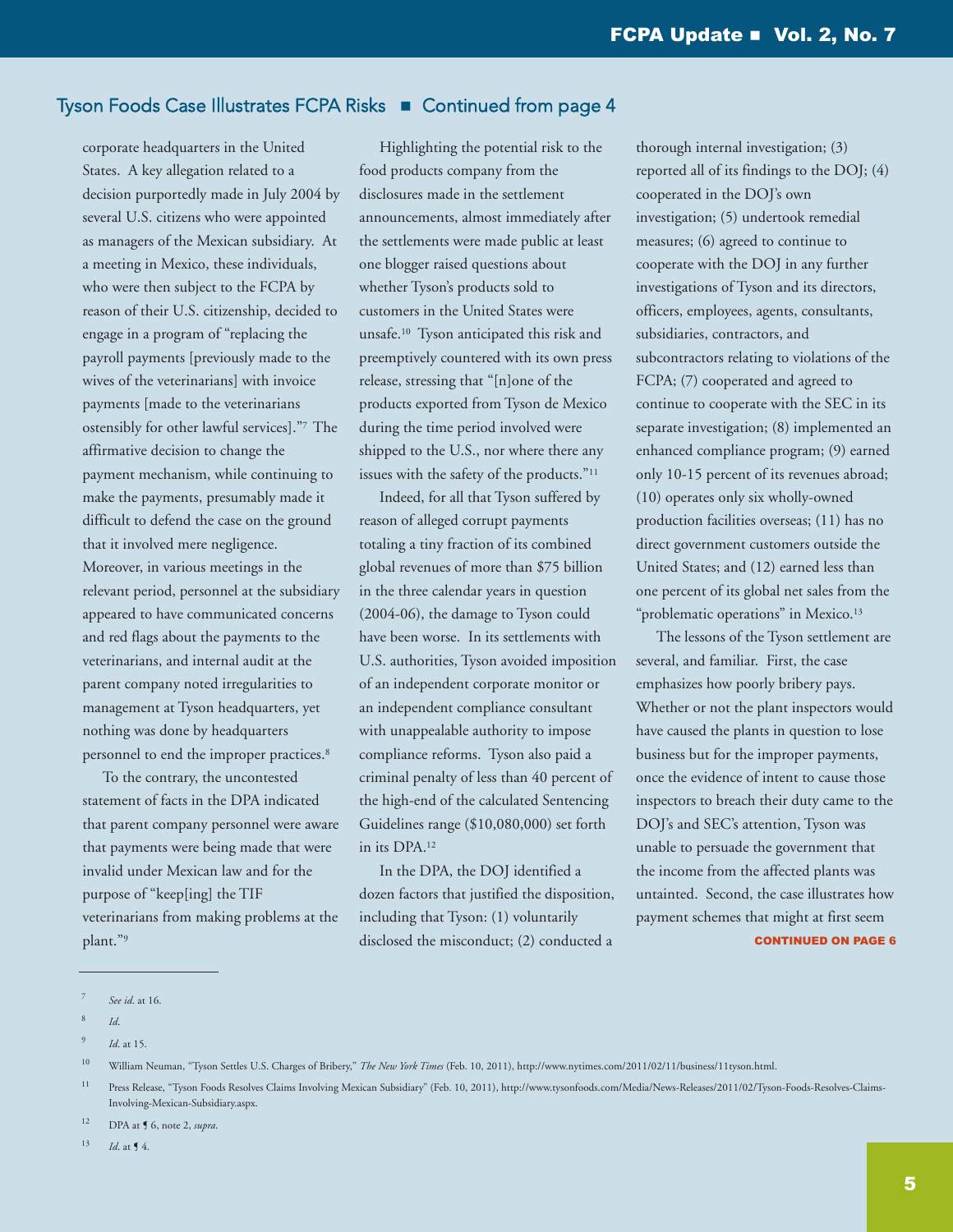## Tyson  $\blacksquare$  Continued from page 5

compliant with local law can quickly cross the line under local regulations and creep into illegality under both local law and U.S. law. Third, the bribery scheme put at risk something perhaps even more valuable than any government contract – Tyson's reputation with consumers in the United States. Finally, although Tyson management ultimately acted admirably, the delays in shutting down the improper payment program at TDM and knowledge and involvement of U.S. nationals and management at the parent company made a declination by the U.S. authorities highly unlikely. To compliance officers, internal audit staff, and in-house counsel facing the challenges of addressing potential red flags in multiple foreign jurisdictions, the Tyson case is another lesson in the need for swift and certain action when evidence of impropriety appears.  $\blacksquare$ 

**Bruce E. Yannett Paul. R. Berger Steven S. Michaels**

*Bruce E. Yannett is a partner in the firm's New York office and Paul R. Berger is a partner in the Washington, D.C. office. Steven S. Michaels is a Counsel in the firm's New York office. They are members of the Litigation Department and White Collar Litigation Practice Group. The authors may be reached at [beyannett@debevoise.com,](mailto:beyannett@debevoise.com) [prberger@debevoise.com,](mailto:prberger@debevoise.com) and [ssmichaels@debevoise.com,](mailto:ssmichaels@debevoise.com) Full contact details for each author are available at [www.debevoise.com.](http://www.debevoise.com)*

# Upcoming Speaking Engagements

**March 10, 2011**

#### Paul R. Berger **Lord (Peter) Goldsmith QC** Bruce E. Yannett

**Global Anti-Corruption Regulatory Developments: UK Bribery Act**

Debevoise & Plimpton LLP New York Conference brochure: http://www.debevoise.com/files/Event /1d84694d-af23-446e-93eaa0e5949d694b/Presentation/EventAtt [achment/98db95ba-0325-4582-b234](http://www.debevoise.com/files/Event/1d84694d-af23-446e-93ea-a0e5949d694b/Presentation/EventAttachment/98db95ba-0325-4582-b234-a25b41c481dd/20110310UKBribery.pdf) a25b41c481dd/20110310UKBribery. pdf

#### **March 20-23, 2011**

#### Mary Jo White

*"Litigation Update: Regulatory and Criminal"*

#### Andrew J. Ceresney

*"Handling a Regulatory Investigation II"*

**SIFMA Compliance & Legal Society 2011 Annual Seminar** Phoenix, AZ Conference brochure: [http://www.sifma.org/Events/2011/Com](http://www.sifma.org/Events/2011/Compliance-and-Legal-Society-Annual-Seminar/Program/#program) pliance-and-Legal-Society-Annual-Seminar/Program/#program

#### **March 24, 2011**

#### Steven S. Michaels

*"Challenges in Anti-Corruption Compliance: How to Protect Your Company in 2011"*

**In-House Congress Beijing 2011** Beijing For more information contact Wendy Chan at [wendy.chan@inhousecommunity.com](mailto:wendy.chan@inhousecommunity.com)

#### **March 24, 2011**

#### Sean Hecker

**Who's That Knocking at Your Door? Current Trends in FCPA and International Bribery and Corruption: Know Your Risks and Limit Your Exposure**

KPMG and Debeboise & Plimpton LLP Morristown, NJ

**March 25, 2011**

#### Anne E. Cohen

**2011 Symposium: Policing, Regulating, and Prosecuting Corruption**

NYU Law New York Conference brochure: http://www.law.nyu.edu/journals/annu [alsurveyofamericanlaw/symposia/index.](http://www.law.nyu.edu/journals/annualsurveyofamericanlaw/symposia/index.htm) htm

#### **April 16, 2011**

#### Karolos Seeger

*"Corporate Compliance Committee Presentation: Compliance and Ethics Programs Refreshed in Light of the UK's Bribery Act of 2010 and the Dodd-Frank Act"*

**ABA Business Law Section Spring Meeting Boston** Conference brochure: [http://www2.americanbar.org/calendar/b](http://www2.americanbar.org/calendar/business-law-section-2011-spring-meeting/Documents/brochure.pdf) usiness-law-section-2011-springmeeting/Documents/brochure.pdf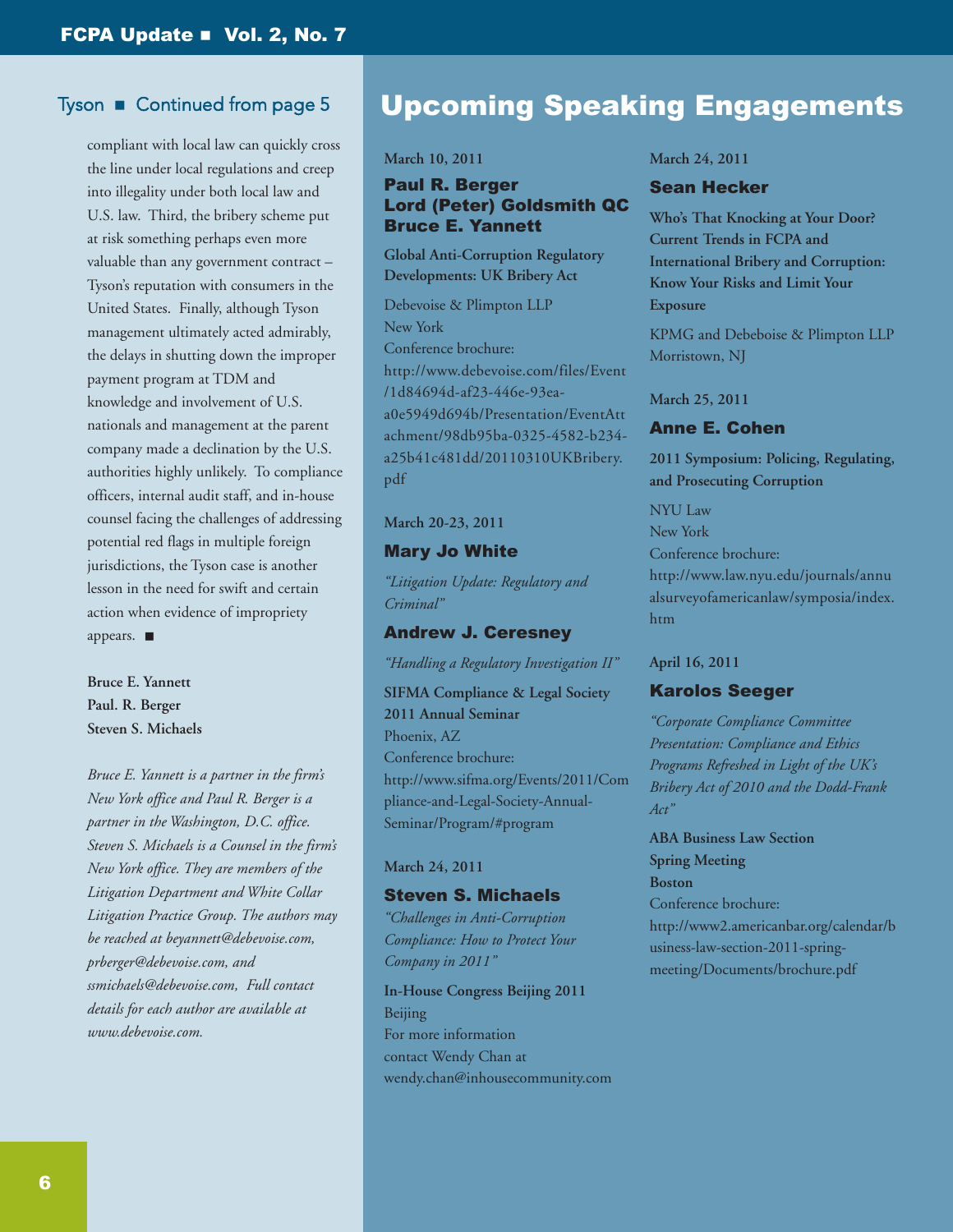# <span id="page-6-0"></span>DOJ Prevails for Now on SHOT Show Defense Challenges

 Perhaps nowhere has the Department of Justice's ("DOJ's") commitment to employing aggressive law enforcement techniques in FCPA cases<sup>1</sup> been clearer than in the so-called "SHOT Show" cases. In those cases, 22 individuals in the military and law enforcement products business were ensnared in a "sting" operation replete with wiretaps, undercover cooperating witnesses, and coordinated arrests and execution of search warrants.<sup>2</sup> On February 9, 2011, defendants suffered yet another blow as Judge Richard J. Leon, of the U.S. District Court for the District of Columbia, issued an order denying motions for an evidentiary hearing on whether the government wrongfully destroyed evidence and for dismissal of the indictment.3

 Although the defense motions almost certainly will be renewed or reformulated as the case continues, and the issues will likely permeate any appeal from any convictions, Judge Leon's order serves as a stark reminder of the enormous challenges for any defendant once an FCPA matter formally enters the

criminal justice system. Further proceedings, however, may well provide a vehicle for exploring the strength of the government's rationale for not taking further steps to preserve evidence in a case in which, as is true in nearly all sting operations, its own witness was present at key meetings during the sting operation.

 The background of the SHOT Show motions is instructive. In the underlying case, which is the subject of an April 16, 2010 superseding indictment,<sup>4</sup> FBI agents, posing as representatives of the Gabon Ministry of Defense, and Richard Bistrong, a cooperating defendant facing separate FCPA charges,<sup>5</sup> invited the defendants to participate in a \$15 million deal to outfit Gabon's Presidential Guard with military-related products.6 The DOJ alleges that, while under audio and video surveillance, the defendants agreed to pay a commission of \$3 million to a sales agent, believing that half of the commission would be paid as a bribe to the Minister of Defense.7 The DOJ charged the defendants with 43 counts of FCPA violations.8

"Judge Leon's order serves as a stark reminder of the enormous challenges for any defendant once an FCPA matter formally enters the criminal justice system."

 On December 7, 2010, the SHOT Show defendants filed a motion requesting an evidentiary hearing for the purpose of obtaining exculpatory evidence.9 Defendants alleged that the government failed to produce, and may have destroyed, text messages between its cooperating witness, Bistrong, and the FBI agents that contained exculpatory

#### CONTINUED ON PAgE 8

<sup>1</sup> *See* Lanny A. Breuer, Asst. Attorney General, Remarks at Practising Law Institute, New York (Nov. 4, 2010), <http://www.justice.gov/criminal/pr/speeches/2010/crm-speech-101104.html> (stating that the DOJ has "begun increasingly to rely, in white collar cases, on undercover investigative techniques that have perhaps been more commonly associated with the investigation of organized and violent crime").

<sup>2</sup> *United States v. Goncalves*, No. CR-09-335, Superseding Indictment (D.D.C. 2010).

<sup>3</sup> *United States v. Goncalves*, No. CR-09-335, Order, 2 (D.D.C. 2011).

<sup>4</sup> Superseding Indictment, note 2, *supra*.

<sup>5</sup> Bistrong pleaded guilty to FCPA charges on September 16, 2010. *See* Jeremy Pelofsky, "Ex-Arms Salesman Pleads Guilty to US Bribe Charges," *Reuters* (Sept. 16, 2010), [http://www.reuters.com/article/2010/09/16/us-bribery-plea-idUSTRE68F5A920100916.](http://www.reuters.com/article/2010/09/16/us-bribery-plea-idUSTRE68F5A920100916)

<sup>6</sup> Superseding Indictment, note 2, *supra*, at 9, 11.

*Id.* at 12.

<sup>8</sup> *Id*. at 10–27.

<sup>9</sup> *United States v. Goncalves*, No. CR-09-335, Defendants' Motion for an Evidentiary Hearing for the Purpose of Obtaining Exculpatory Evidence, 1 (D.D.C. 2010).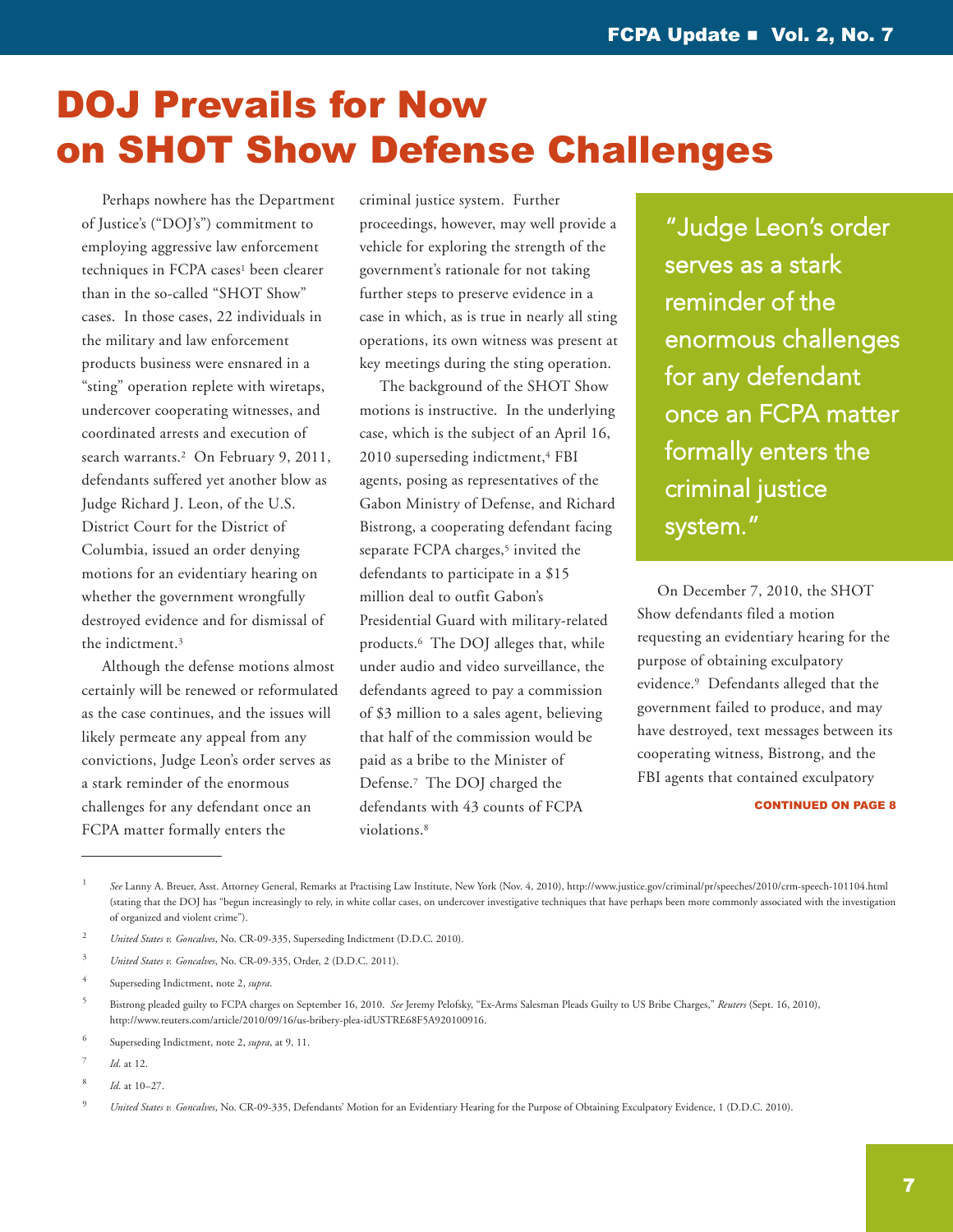# DOJ Prevails for Now on SHOT Show Defense Challenges  $\blacksquare$  Continued from page 7

and discoverable evidence.<sup>10</sup> This evidence, the defense argued, was material to the defendants' ability to bring certain pretrial motions, including a motion to dismiss the indictment due to entrapment,<sup>11</sup> a defense commonly employed in the context of government sting operations.<sup>12</sup>

 In its response, the government argued that it had complied with its discovery obligations by producing recorded conversations between Bistrong and the defendants, as well as thousands of text messages that "contain likely impeachment value for use at trial."13 The government argued further that it had already produced the evidence that might arguably be relevant to the defendants' entrapment defense, namely the recorded conversations between Bistrong and the defendants.14

 The government, however, acknowledged that "not every text message during the investigation has been retrieved,"15 because the FBI had directed Bistrong to delete text messages between him and the FBI from his personal handheld wireless devices "due to law enforcement concerns for the safety of Bistrong while he was working covertly in an undercover investigation."16 The government also acknowledged that text messages on the FBI agents' handheld wireless devices dated prior to November 2009 were no longer available because the FBI had replaced the agents' handheld devices and the text messages could not be located.<sup>17</sup>

 After receiving this information, on January 14, 2011 the defendants filed a motion requesting that the court either dismiss the indictment or order an evidentiary hearing on the issue of discovery sanctions against the government.18 Defendants argued that the government violated its disclosure obligations by failing to preserve and

"One likely consequence of the DOJ's use of such aggressive law enforcement techniques will be the increased availability of discovery and defensive challenges, including entrapment, that have not previously been asserted in FCPA cases."

deleting text messages that would have provided the defense with discoverable, exculpatory and impeachment material, given that Bistrong was likely to testify at trial.19 Defendants reiterated that these text messages contained evidence that

#### CONTINUED ON PAgE 9

17 *Id.* at 21.

<sup>10</sup> *Id.* at 3, 6–7, 12–13; see Fed. R. Crim. P. 16(a)(1)(E) (requiring government, upon a defendant's request, to permit the defendant to inspect and to copy or photograph data, "if the item is within the government's possession, custody, or control and . . . the item is material to preparing the defense"); *Brady v. Maryland*, 373 U.S. 83, 87 (1963) (holding that due process requires government to produce evidence favorable to an accused, where such evidence is material to guilt or punishment); *Giglio v. United States*, 405 U.S. 150, 154–55 (1972) (holding that *Brady* material includes evidence which weakens a cooperating witness's credibility).

<sup>11</sup> Defendants' Motion for an Evidentiary Hearing, note 9, *supra*, at 7, 11–13.

<sup>&</sup>lt;sup>12</sup> "Government agents may not originate a criminal design, implant in an innocent person's mind the disposition to commit a criminal act, and then induce commission of the crime so that the Government may prosecute." *Jacobson v. United States*, 503 U.S. 540, 548 (1992). The entrapment defense, therefore, is "inseparable from sting operations. Not all sting operations would constitute entrapment; but entrapment almost definitionally involves sting operations." Dru Stevenson, "Entrapment and the Problem of Deterring Police Misconduct," 37 *Conn. L. Rev.* 67, 103 (2004). To prove entrapment, the defense must show: (1) government inducement of a crime; and (2) a lack of predisposition on the part of the defendant to engage in criminal conduct. Mathews v. United States, 485 U.S. 58, 63 (1988). In federal court, predisposition is "the principal element of the defense of entrapment." Id. (quoting United States v. *Russell*, 411 U.S. 423, 433 (1973)).

<sup>&</sup>lt;sup>13</sup> *United States v. Goncalves*, No. CR-09-335, Government's Response to Defendants' Motion for an Evidentiary Hearing for the Purpose of Obtaining Exculpatory Evidence, 2, 3 (D.D.C. 2010).

<sup>14</sup> *Id*. at 26.

<sup>15</sup> *Id*. at 21.

<sup>16</sup> *Id*. at 20.

<sup>18</sup> *United States v. Goncalves*, No. CR-09-335, Defendants' Motion to Dismiss or for Discovery Sanctions, 1–2 (D.D.C. 2011).

<sup>&</sup>lt;sup>19</sup> *Id.* at 1, 12–16; see Fed. R. Crim. P. 16(a)(1)(E); *Brady*, 373 U.S. at 87; *Giglio*, 405 U.S. at 154–55; Jencks Act, 18 U.S.C. § 3500 (b) ("After a witness called by the United States has testified on direct examination, the court shall, on motion of the defendant, order the United States to produce any statement (as hereinafter defined) of the witness in the possession of the United States which relates to the subject matter as to which the witness has testified. If the entire contents of any such statement relate to the subject matter of the testimony of the witness, the court shall order it to be delivered directly to the defendant for his examination and use.").